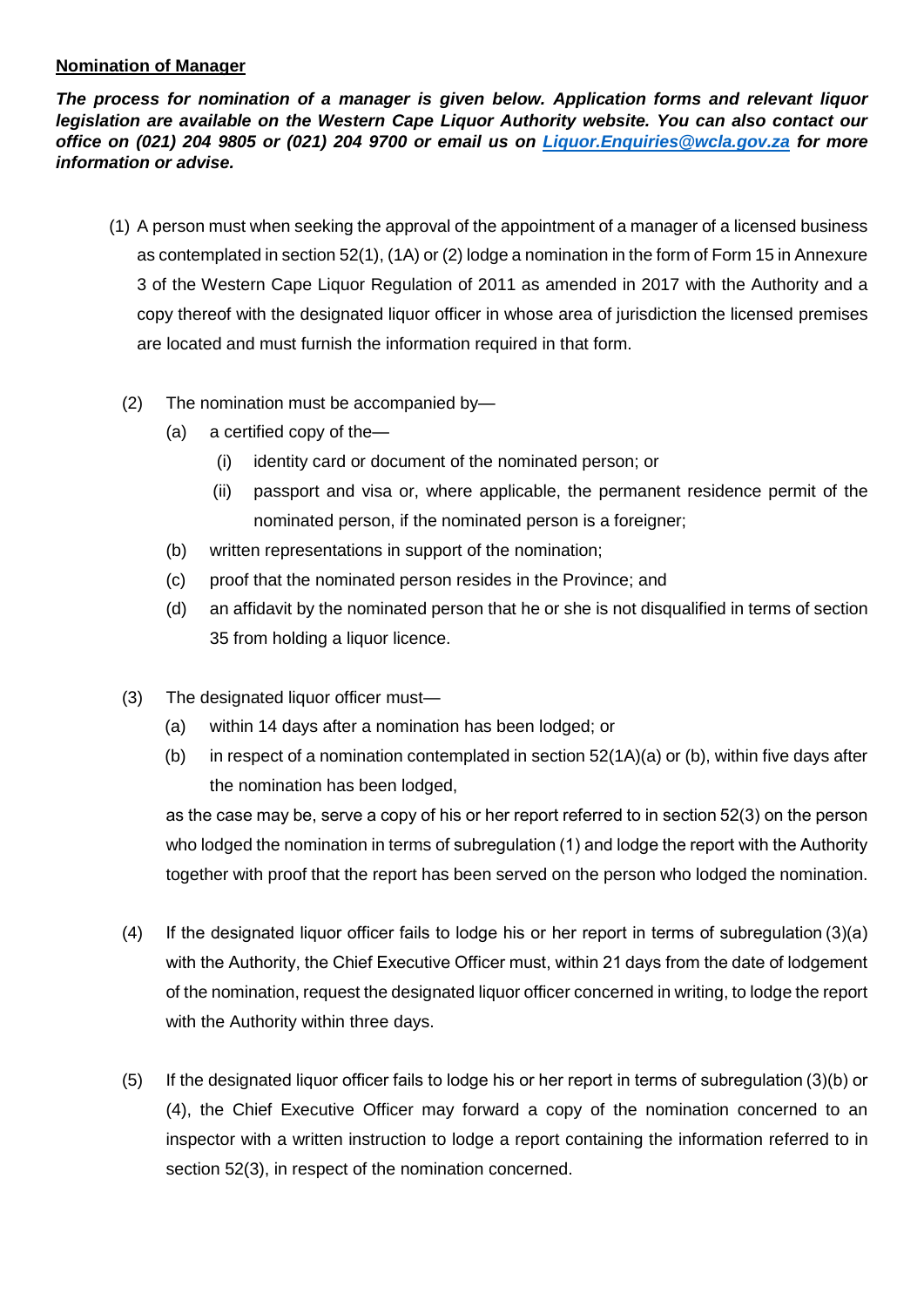- (6) An inspector must—
	- (a) within the period stipulated by the Chief Executive Officer in terms of the instruction referred to in subregulation (5); or
	- (b) in respect of a nomination contemplated in section 52(1A)(a) or (b), within three days of receipt of the instruction referred to in subregulation (5),

lodge his or her report with the Authority and forward a copy thereof to the person who lodged the nomination.

- (7) The person who lodged the nomination must lodge his, her or its response, if any, to a report by the designated liquor officer referred to in subregulation (3) or a report by an inspector referred to in subregulation (6)—
	- (a) within seven days after having been served with a copy of either report; or
	- (b) in respect of a nomination contemplated in section  $52(1A)(a)$  or (b), within two days after having been served with a copy of either report.
- (8) The Liquor Licensing Tribunal or the Presiding Officer, as the case may be, must either approve or refuse the appointment of the nominated person within 30 days after receipt of all the relevant documents referred to in subregulations (1) to (7).
- (9) The Presiding Officer must, in respect of a nomination contemplated in section 52(1A)(a) or (b), after receipt of all the relevant documents referred to in subregulations (1) to (7) either approve or refuse the appointment of the nominated person on the day contemplated in regulation 19(16)(a) or (b), as the case may be.
- (10) The Authority must notify the person who lodged the nomination in writing of the decision—
	- (a) within seven days after the Liquor Licensing Tribunal or the Presiding Officer, as the case may be, has decided on a nomination in terms of subregulation (8); or
	- (b) within one day after the Presiding Officer has decided on a nomination in terms of subregulation (9).
- (11) If the appointment is approved, the Authority must—
	- (a) within 14 days after the consent was granted issue a written consent to the person who lodged the nomination; or
	- (b) in respect of a nomination contemplated in section  $52(1A)(a)$  or (b), within one day of the notification referred to in subregulation (10)(b) issue a written consent to the person who lodged the nomination.".